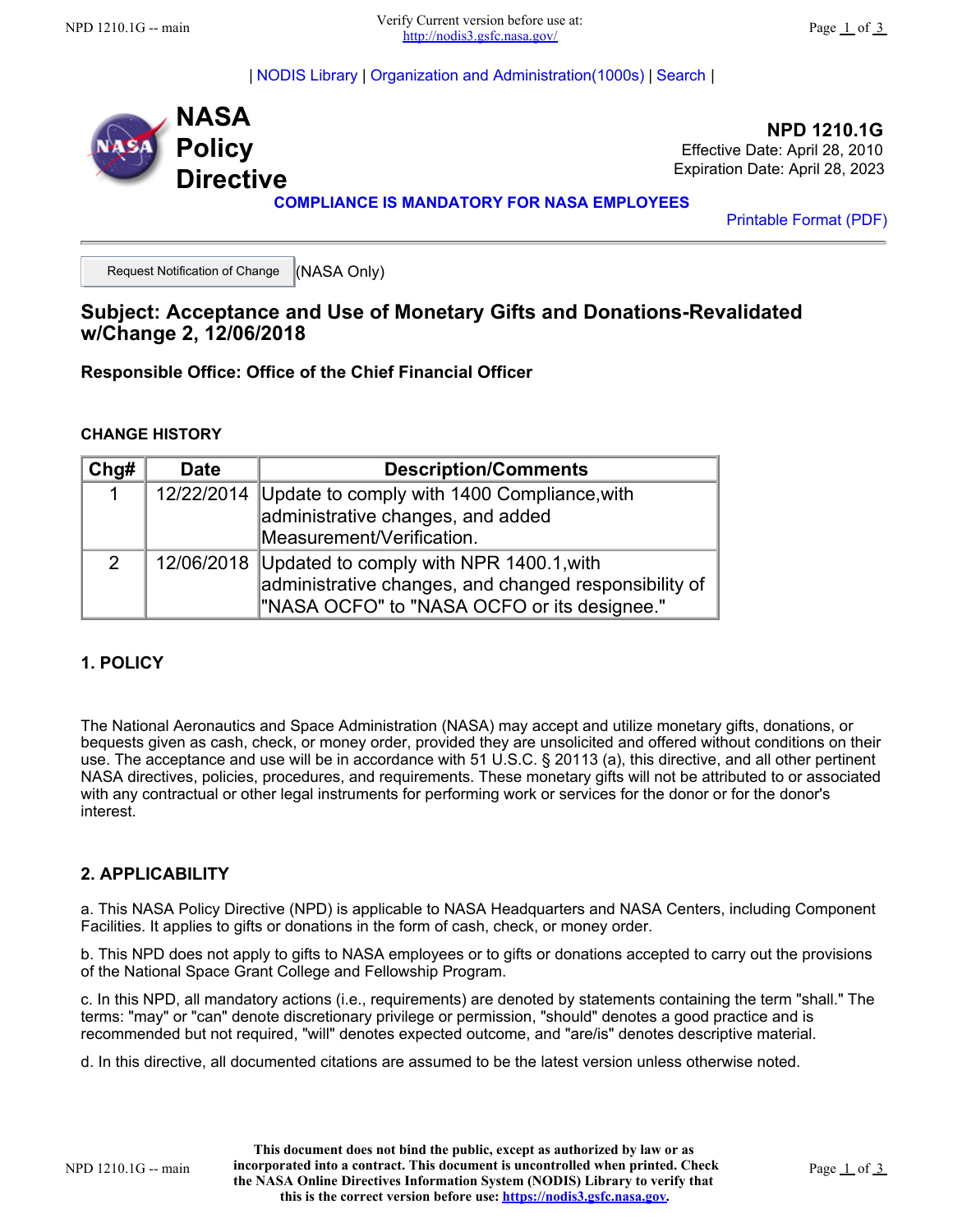# **3. AUTHORITY**

The National Aeronautics and Space Act, 51 U.S.C. § 20113 (a).

# **4. APPLICABLE DOCUMENTS AND FORMS**

a. NPD 9050.3, Administrative Control of Appropriations and Funds.

b. NPR 1210.1, Procedures for Use of Monetary Gifts and Donations by NASA.

c. Treasury Financial Manual (TFM), Volume 1, Federal Agencies, pt. 5, Deposit Regulations, Ch. 2000, Depositing Domestic Checks and Cash Received in Over The Counter (OTC) Collections, Sec. 2055, Frequency of Deposits."

## **5. RESPONSIBILITY**

a. Officials-in-Charge of Headquarters Offices and NASA Center Directors or their designee shall forward all gifts or donations received by them or anyone in their respective organizations within ten business days of the receipt of such gifts or donations, given as cash, check, or money order, to NASA Office of the Chief Financial Officer (OCFO), Director for Financial Management Division.

b. Pursuant to the authority delegated in Section 6, the NASA OCFO or its designee is responsible for:

(1) Determining whether the monetary gifts or donations forwarded per Section 5.a. are unsolicited and unconditional.

(2) If the monetary gifts or donations are unconditional and unsolicited, accepting them on behalf of NASA.

(3) Forwarding the unconditional and unsolicited monetary gifts and donations to the NASA Shared Services Center (NSSC) for deposit in the Gifts and Donations Trust Fund (80X8980).

(4) Issuance of an appropriate acknowledgement of the monetary gifts or donations to the donor.

(5) If the monetary gifts or donations are conditional or solicited, returning them to the donor.

(6) Compliance with NPD 9050.3 and NPR 1210.1 for funds control.

(7) Coordinating written proposals (see paragraph 5.d (1)) for use of trust funds and obtaining reviews by the Office of the General Counsel, the Mission Directorates, and other appropriate Headquarters' offices.

(8) Financial approval or denial of written proposals for use of trust funds.

c. The NSSC is responsible for the following:

(1) In accordance with TFM guidance, NSSC shall deposit the monetary gifts or donations of \$5,000 or more within one business day of the receipt of such gifts or donations in the Gifts and Donations Trust Fund (80X8980).

(2) In accordance with TFM guidance, NSSC shall deposit the monetary gifts or donations of less than \$5,000 by Thursday of the week of the receipt of such gifts or donations in the Gifts and Donations Trust Fund (80X8980).

(3) NSSC shall notify NASA OCFO, Director for Financial Management Division of the deposit within ten business days of the deposit.

d. The requesting NASA Center or Component Facility submitting a proposal will be responsible for the following:

(1) Submitting a written proposal requesting use of trust funds to the Agency OCFO.

(2) Obtaining Center reviews, concurrences, and approvals of the proposal from the Center Directors, Center Chief Financial Officers, Center Office of Chief Counsel, and the Center Technical Directors.

## **6. DELEGATION OF AUTHORITY**

The authority to accept monetary gifts and donations subject to this NPD and to determine their use for the Agency is delegated to the NASA Chief Financial Officer.